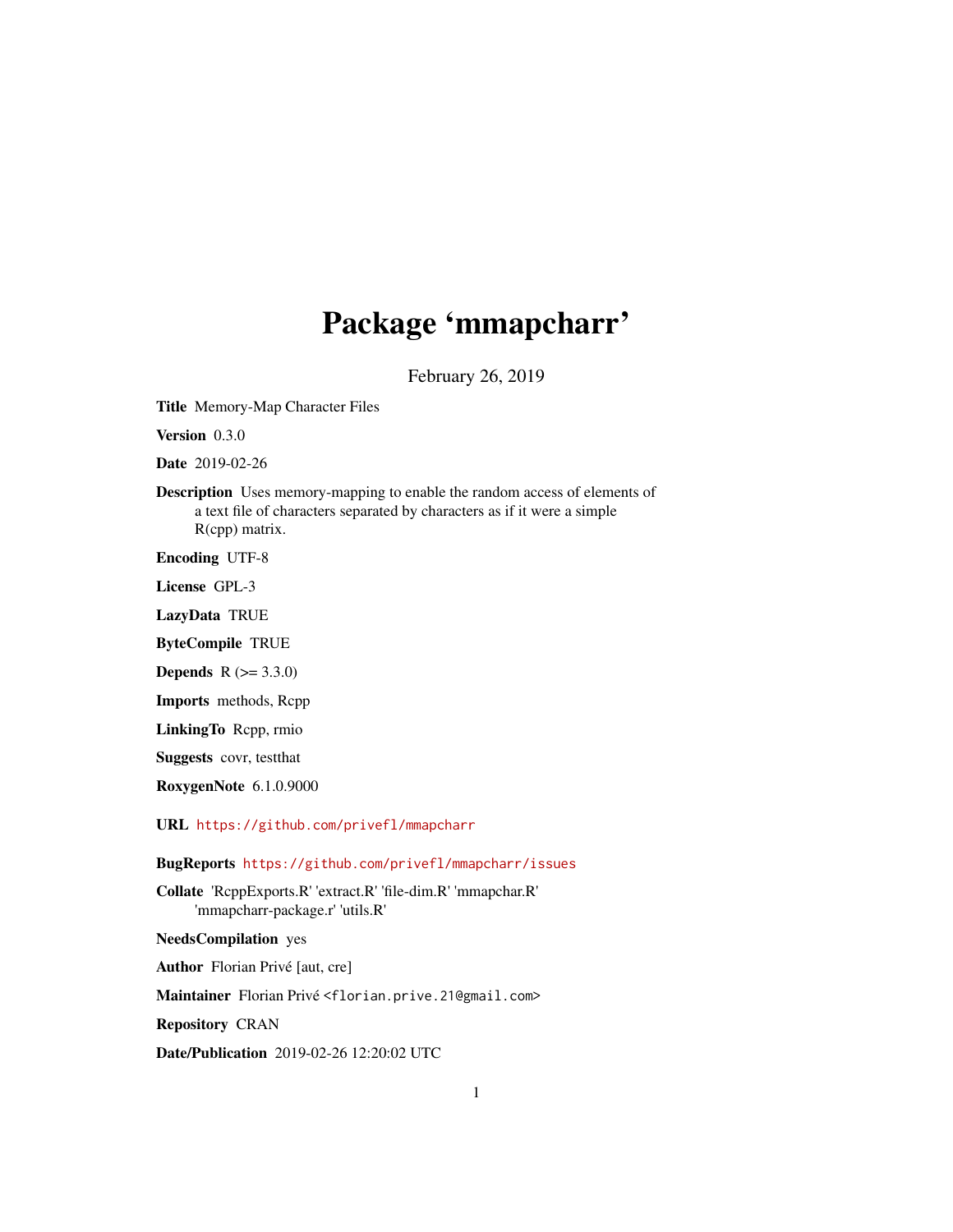### <span id="page-1-0"></span>R topics documented:

| Index | $\overline{7}$ |
|-------|----------------|

dim\_file *File dimensions*

#### Description

Number of lines and columns of file (and extra 'return' characters).

#### Usage

dim\_file(file)

#### Arguments

file Path to file.

#### Value

The number of lines and columns of file (and extra 'return' characters).

#### Examples

```
tmpfile <- tempfile()
write(0:9, tmpfile, ncolumns = 2)
dim_file(tmpfile)
```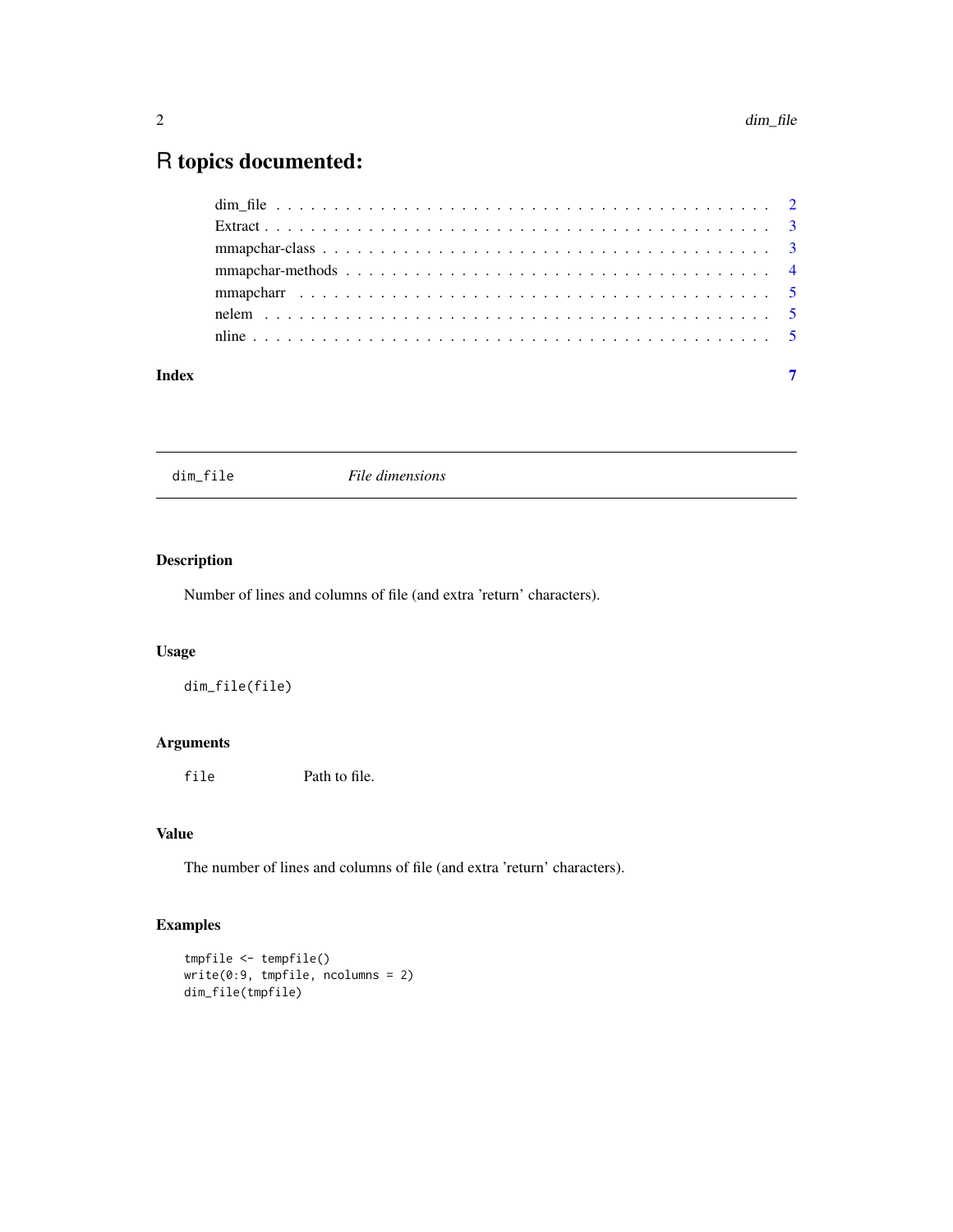<span id="page-2-0"></span>

#### Description

extract is a function that converts different index types such as negative integer vectors or logical vectors passed to the  $[$  function as i (e.g.  $X[i]$ ) or i and j (e.g.  $X[i, j]$ ) into positive integer vectors. The converted indices are provided as the i parameter of extract\_vector or i and j parameters of extract\_matrix to facilitate implementing the extraction mechanism for custom matrix-like types.

#### Usage

Extract(extract\_vector, extract\_matrix)

#### Arguments

| extract_vector A function in the form of function(x, i) that takes a subset of x based on a<br>single vector of indices i and returns a vector.      |
|------------------------------------------------------------------------------------------------------------------------------------------------------|
| extract_matrix A function in the form of function(x, i, j) that takes a subset of x based on<br>two vectors of indices i and j and returns a matrix. |

#### Details

The custom type must implement methods for dim for this function to work. Implementing methods for nrow and ncol is not necessary as the default method of those generics calls dim internally.

This idea initially comes from [package crochet.](https://goo.gl/3RDNQG)

#### Value

A function in the form of function(x, i, j, ..., drop = TRUE) that is meant to be used as a method for [ for a custom type.

<span id="page-2-1"></span>mmapchar-class *Class mmapchar*

#### Description

A reference class for storing and accessing matrix-like data stored on disk in files containing only characters (digits) separated by a character.

#### Usage

mmapchar(file, code)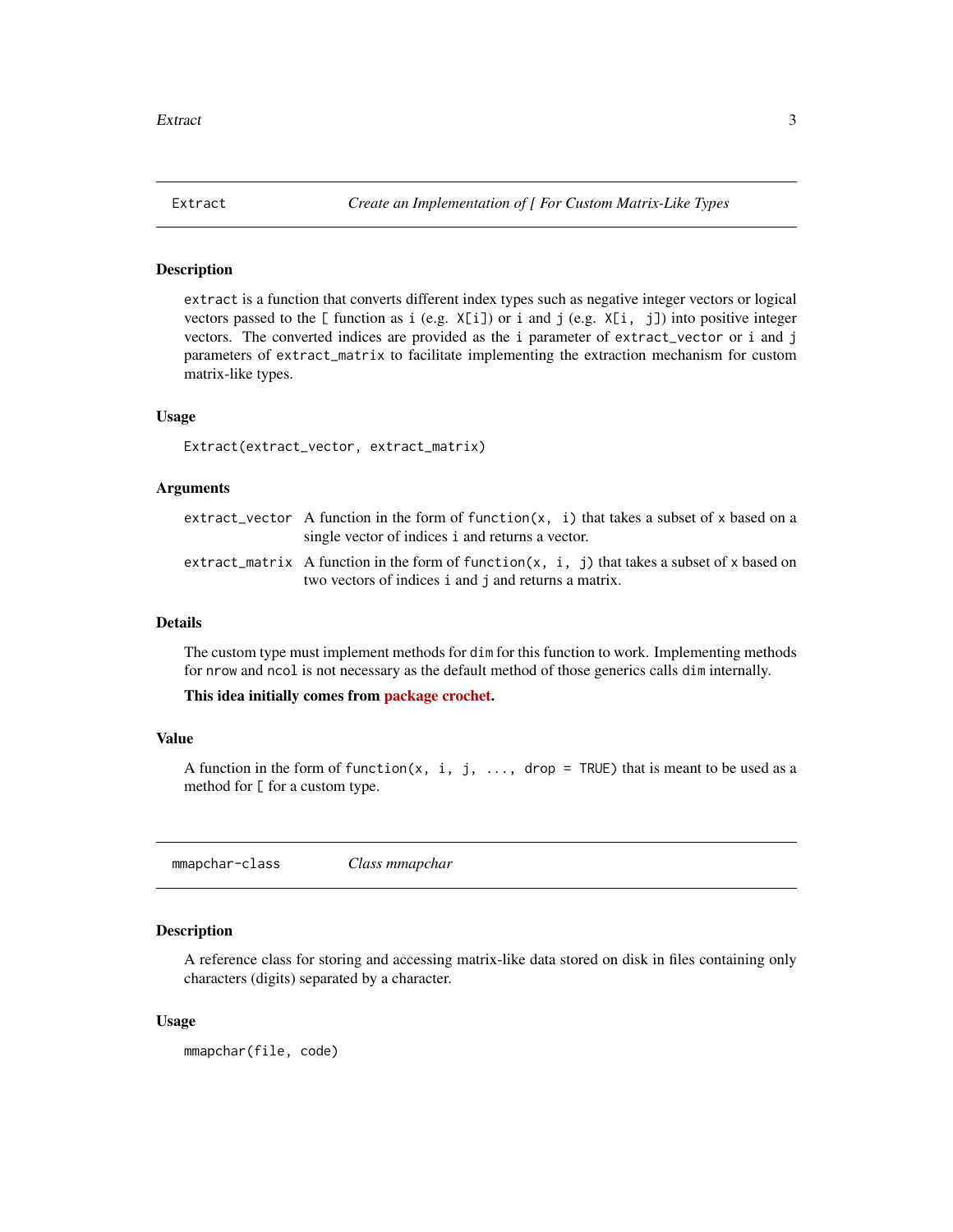#### <span id="page-3-0"></span>Arguments

| file | Path of the file.                                                                                             |
|------|---------------------------------------------------------------------------------------------------------------|
| code | Integer vector of size 256 to access integers instead of rawToChar(as.raw( $\theta$ : 255), multiple = TRUE). |
|      | See mmapcharr::: CODE_012 and mmapcharr::: CODE_DIGITS.                                                       |

#### Examples

```
test_file <- system.file("testdata/test-windows.txt", package = "mmapcharr")
test <- mmapchar(test_file, code = mmapcharr:::CODE_012)
test[, 1:3]
test[]
readLines(test_file)
```
mmapchar-methods *Methods for the mmapchar class*

#### Description

Methods for the mmapchar class

Accessor methods for class mmapchar. You can use positive and negative indices, logical indices (that are recycled) and also a matrix of indices (but only positive ones).

Dimension and type methods for class mmapchar.

#### Usage

## S4 method for signature 'mmapchar'  $x[i, j, ..., drop = TRUE]$ 

## S4 method for signature 'mmapchar' dim(x)

## S4 method for signature 'mmapchar' length(x)

#### Arguments

| $\mathsf{x}$ | A mmapchar object.                                                                                                                                                            |
|--------------|-------------------------------------------------------------------------------------------------------------------------------------------------------------------------------|
| i            | A vector of indices (or nothing). You can use positive and negative indices,<br>logical indices (that are recycled) and also a matrix of indices (but only positive<br>ones). |
| j            | A vector of indices (or nothing). You can use positive and negative indices,<br>logical indices (that are recycled).                                                          |
|              | Not used. Just to make narge works.                                                                                                                                           |
| drop         | Whether to delete the dimensions of a matrix which have one dimension equals<br>to $1$ .                                                                                      |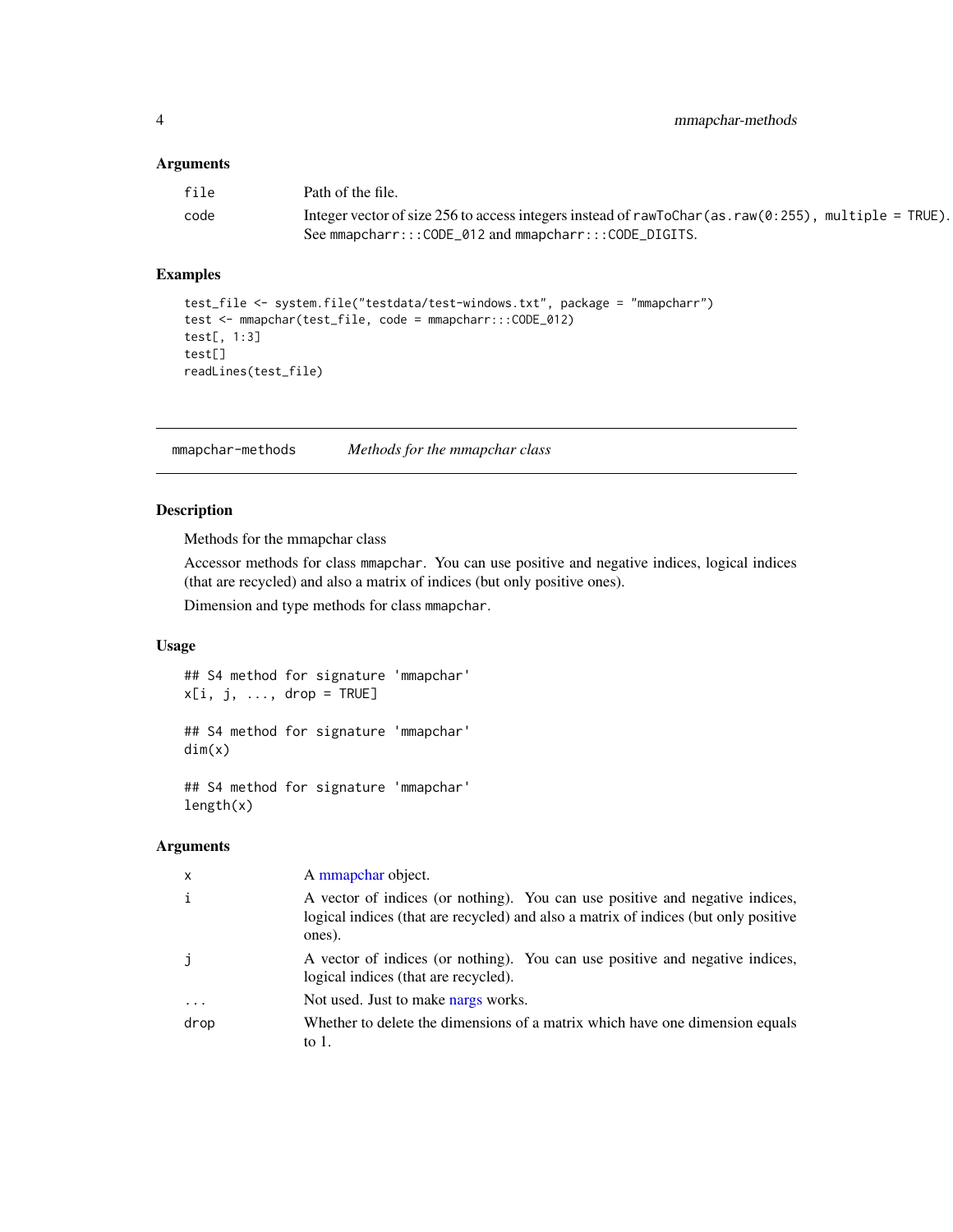<span id="page-4-0"></span>mmapcharr *mmapcharr.*

#### Description

mmapcharr.

nelem *Size of line*

#### Description

Number of elements of each line of a file.

#### Usage

nelem(file)

#### Arguments

file Path to file.

#### Value

The number of elements of each line of a file.

#### Examples

```
tmpfile <- tempfile()
write(1:10, tmpfile, ncolumns = 2)
nline(tmpfile)
```
nline *Number of lines*

#### Description

Number of lines of a file.

#### Usage

nline(file)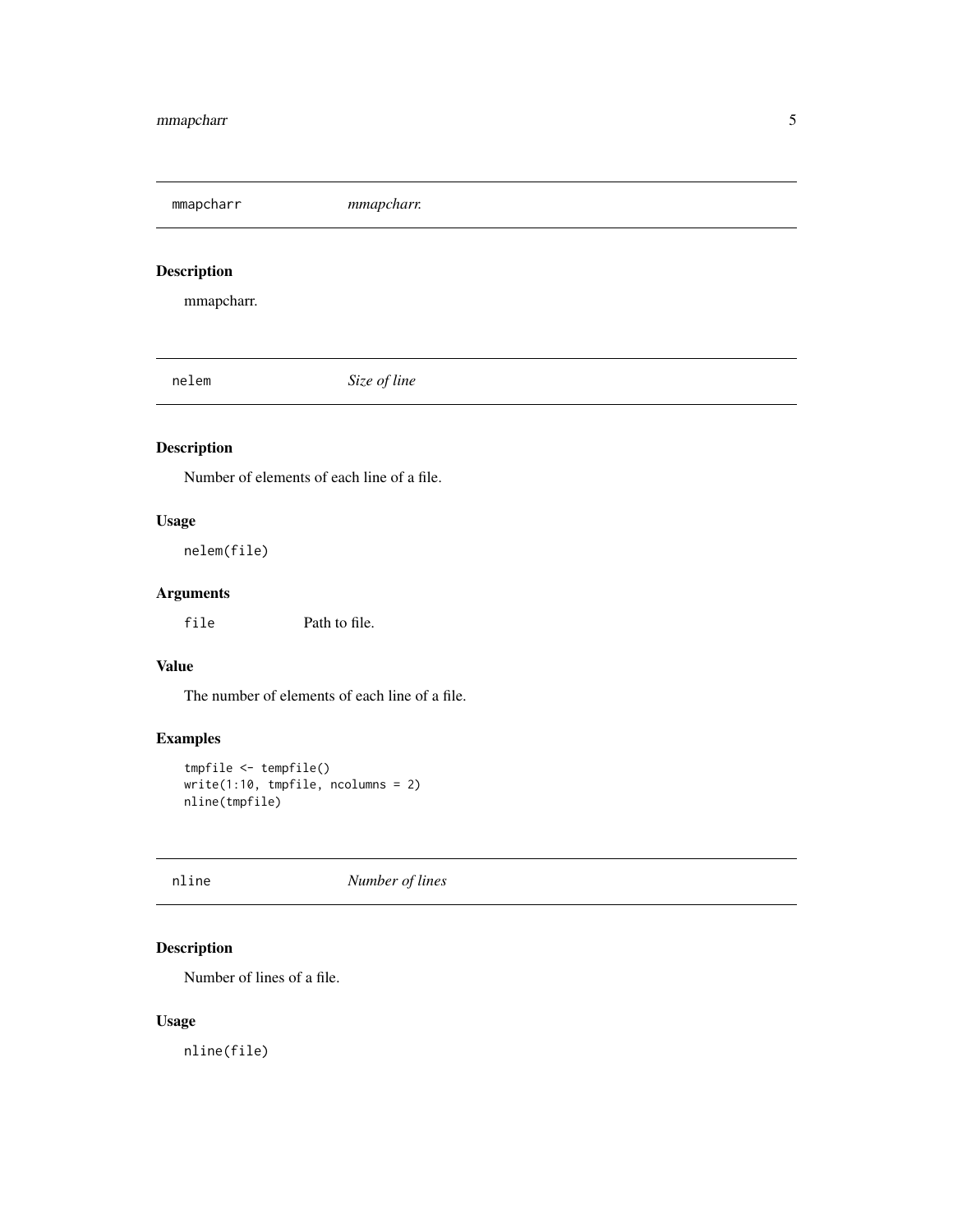#### Arguments

file Path to file.

#### Value

The number of lines of the file.

### Examples

```
tmpfile <- tempfile()
write(1:5, tmpfile, ncolumns = 1)
nline(tmpfile)
```